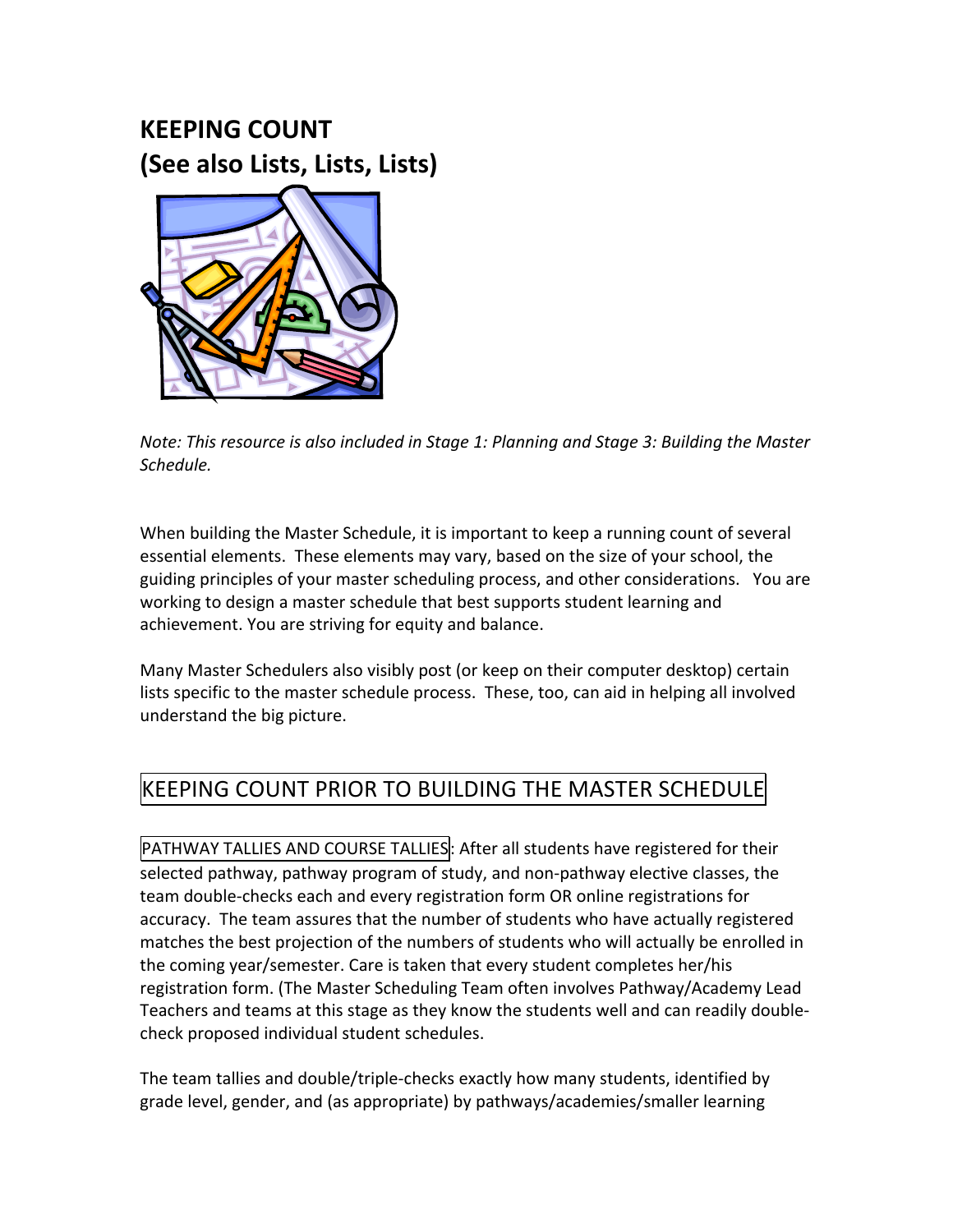communities (SLCs), have signed up for each particular course. (NOTE: In schools with wall-to-wall pathways/academies/SLCs which have as a goal pathway/academy/SLC "pure" course sections, checking for accuracy at this stage is especially important.)

COURSE SECTION COUNTS: Based on accurate course tally counts (the number of students who have signed up for each course) and the agreed upon class size range for each course, the team determines the exact number of sections to offer for each and every course. The team must first review the list for any course that has class-size reduction (for example, in some districts or states, there is funding to reduce class size in ninth grade English and math. Or there may be a contractual class size limit tied to availability of technology or workstations in a science lab, foreign language lab, or CTE course.

It is at the "determining number of course sections" stage that some classes may be dropped due to under-enrollment while additional sections may be added for a particular course based on higher than anticipated enrollment. Guiding principles and a clear sense of site priorities is crucial at this stage. If the school has determined that the minimum class size enrollment should be 18 students, does the master scheduling team eliminate an Advanced Placement Calculus section with only 16 students AND/OR eliminate an academic literacy class for underperforming ninth graders with only 17 students. Who decides? On what basis is the decision made?

DEPARTMENT COUNT: After determining the number of sections for each course, the team often tallies the number of sections in each core academic department and in each pathway/academy/SLC. At this stage, it is common to double-check the count and balance for core academic subjects. For example, if every student is expected to take 4 years of English and 4 years of math and the English Department will offer 55 course sections, there should also be approximately 55 course sections in math, science, and social studies. (NOTE: Summer school course taking patterns can influence this balance as can opportunities for enrollment in specific dual enrollment courses.)

ELECTIVE COUNT After determining the number of sections for each course, the team often tallies the number of sections in each elective course. The team also doublechecks the availability of elective classes based on grade level and/or pathway/academy/SLC student interest and need.

### ADVISORY, HOMEROOM, STUDY PERIOD/TUTORING, SUSTAINED SILENT READING!!

PERIODS, AND OTHER OPPORTUNITIES FOR ACCELERATON AND/OR INTERVENTION Forms of personalization such as advisory may involve keeping tallies and lists of the students involved, adults (teachers and classified staff) involved, and rooms and/or other spaces involved, especially if the advisory or study period is not attached to an existing class and is scheduled as a separate period during the day. Keeping a tally of students participating in a daily, weekly, or bi-monthly advisory and/or daily sustained silent reading period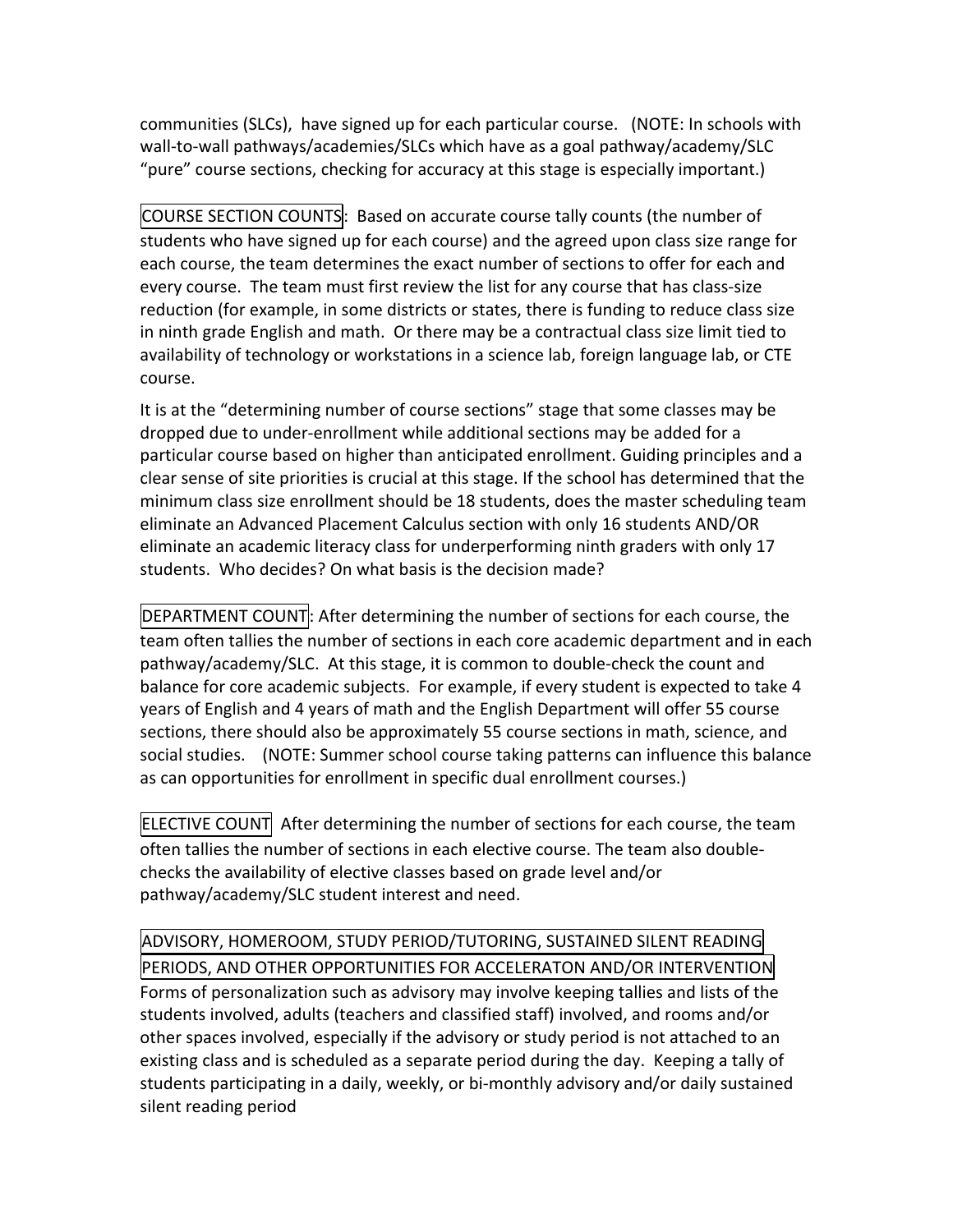LOGISTICAL COUNTS: Prior to building the master schedule, you need to establish and accurate count of the following:

CLASSROOM TEACHER FTE (Full Teacher Equivalent) count of certificated staff and others who are available to teach the course sections needed AND the number of sections (overall count, pathway/academy/SLC sub-counts, Department sub-counts, that each is available to teach. You will also wish to keep a count of the number of teachers available to teach period by period. (If, for example, you have staggered start and end times, some teachers will be available during certain periods, but not during others.)

(This is where you keep a tally of the number of sections that part-time teachers can teach. OR, if a full-time teacher needs to have an additional non-teaching period to administer a grant or to work on a curriculum project or to serve as a literacy coach and is actually only available to teach part of the day OR if an administrator also teaches one class )

NOTE: You also need to consider opportunities that impact the true "full time equivalent" classroom teacher count. For example, you may have a middle college partnership which involves community college teachers offering some classes on your campus (or nearby) during the school day, etc.)

OR!

You may have all or part of particular career-technical teacher/s who is/are covered through Regional Occupational Program or Carl Perkins funding or another funding source that does not count against the teacher FTEs allocated by the District for scheduling purposes.

OR

You may have a nearby Regional Occupational Program Center or a Skills Center or program such as CART (Center for Advanced Research and Technology in Clovis, California) or other facility that serves students from your school all or part of the school day and enables students to earn some of their credits off site.

OR!

You may have access to distance learning courses and/or online courses for students. Increasingly, States are offering virtual high school courses which may be free to instate residents. Increasingly, Districts and even States are requiring that every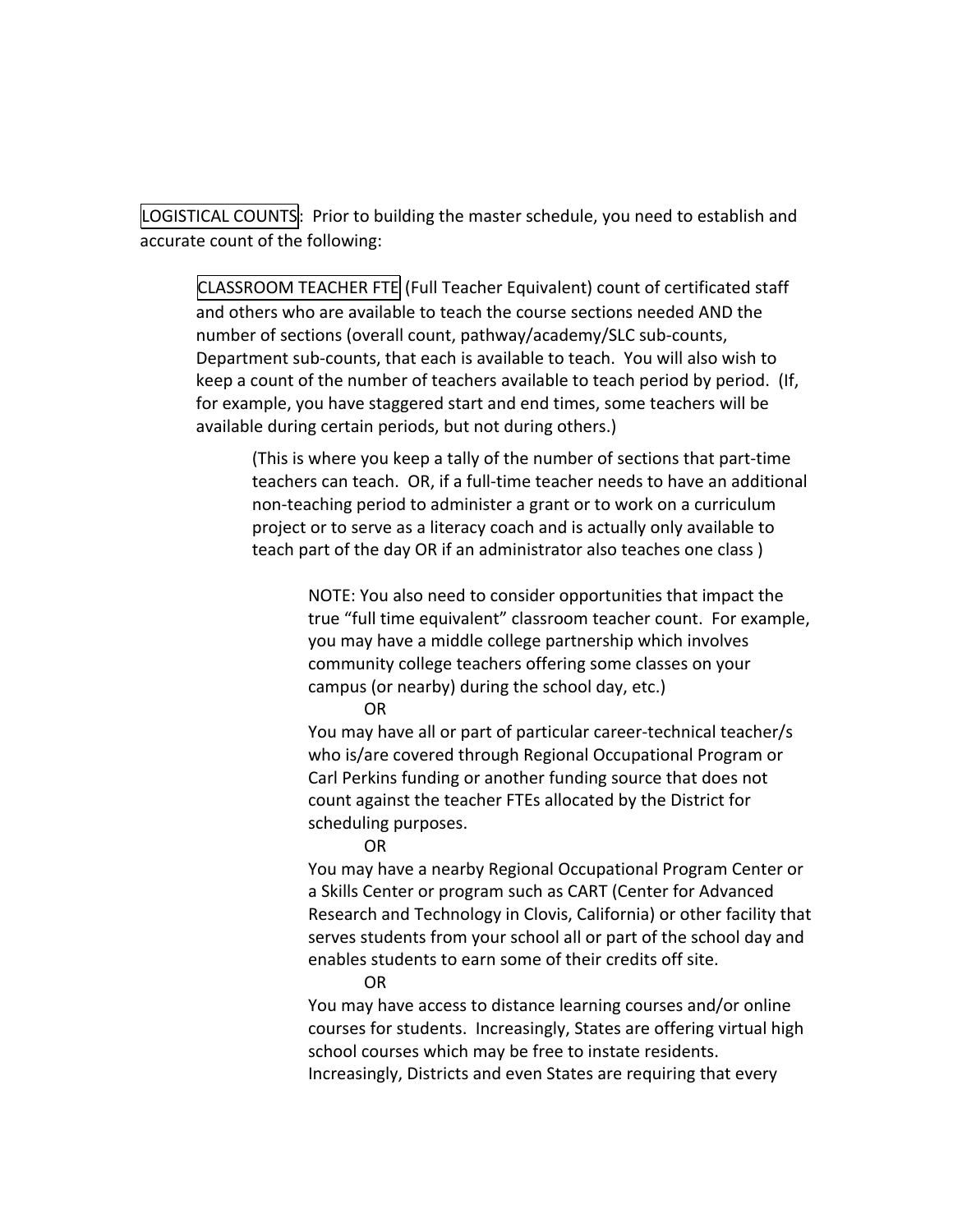high school student completes at least one online course prior to graduation.

 $|$ ROOM COUNT How many rooms/spaces are actually available in which classes are able to be offered? How many classes are offered at what times for how many students. In other words, how many classes can be offered each period?

(NOTE: Room count can also be influenced by the availability of near by Career-Technical Centers/Regional Occupational Program Centers that offer additional courses for students during all or part of the school day.)

 $\overline{\text{SEAT COUNT}}$  Are there any rooms/spaces that have class size constraints? (For example, a science lab or a computer lab that can only hold 28 students. Or an especially small classroom that is best for seminar classes, or an especially large classroom that is often used for team teaching. (NOTE: During the master schedule building process, many master schedulers keep a running tally of seat count by class period, by grade level and/or by Pathway/Academy/SLC (as appropriate).)

#### KEEPING COUNT WHILE BUILDING THE MASTER SCHEDULE

Typically, the Team or individual working on building the master schedule keep/s an ongoing count of the following:

NUMBER OF CORE ACADEMIC COURSES (by grade level, if appropriate) THAT ARE  $\overline{O}$ FFERED EACH PERIOD  $\overline{O}$  - In most cases, the master schedule is constructed so that core academic classes which all or most students take are offered in every period during the day (or, depending on the size of your school, in as many periods as possible.)

> NOTE: If students are scheduled in classes by grade level (English I, English) II, World Cultures (for  $10^{th}$  graders), U.S. History (for  $11^{th}$  graders), etc.), you will need to keep a separate count to assure you have a balance of key grade level subject fields in all (or as many as possible) periods.

TEACHER PREP PERIODS - that each period in the day has an equitable distribution of teacher prep periods

LUNCH PERIOD COUNTS – In large schools with more than one lunch period, you will want to double-check that there is a balanced number of both teachers and students who are scheduled for each lunch period.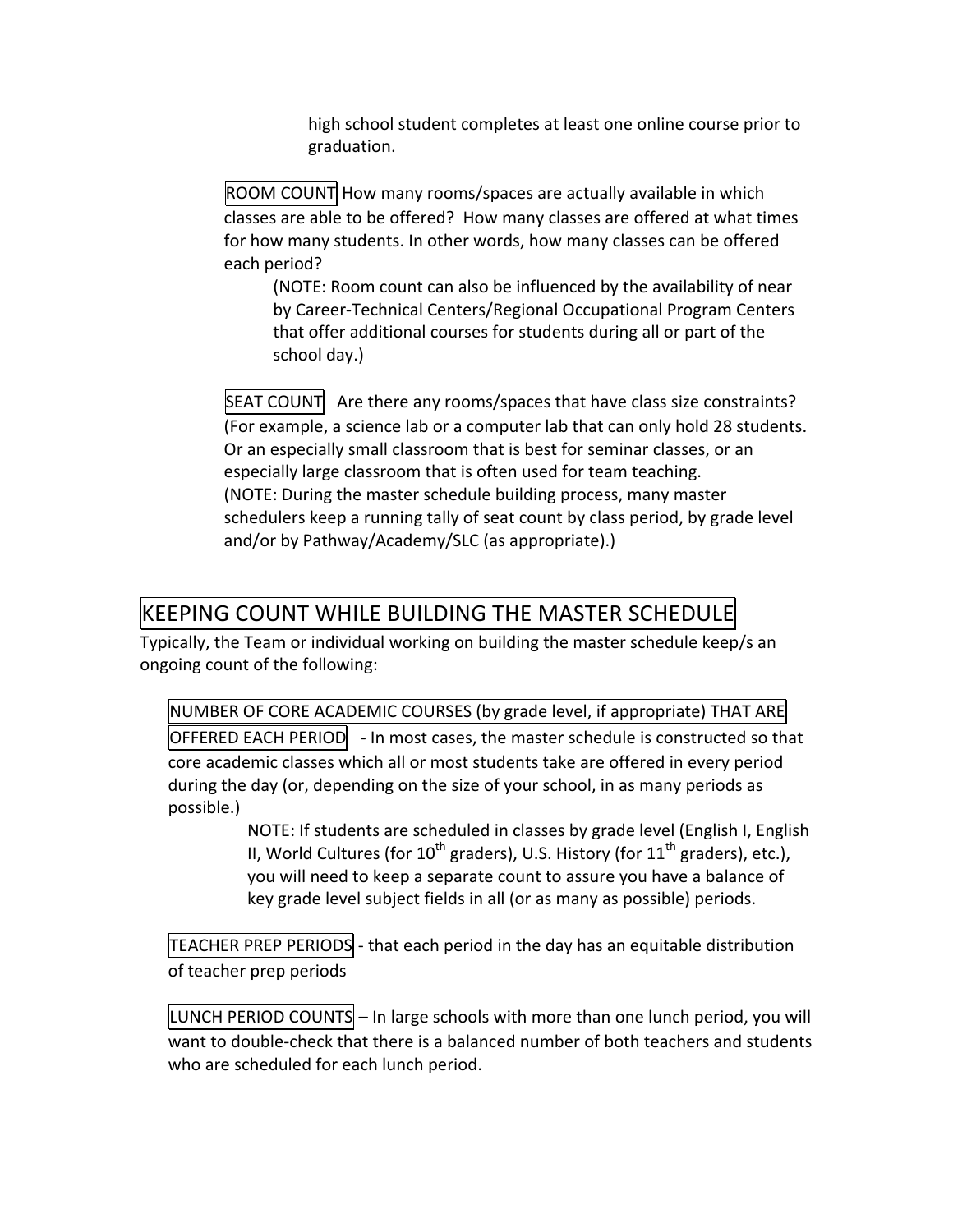NUMBER OF SPECIAL EDUCATION STUDENTS MAINSTREAMED (INCLUDED) IN EACH

PATHWAY AND EACH CLASS (In most instances, you are striving for balance; however, in trying to create a student-centered master schedule, there may be other considerations. NOTE: Many master schedulers talk of hand scheduling special education students both to balance the number of special education students mainstreamed into course sections, but also to more accurately meet student needs.

#### NUMBER OF ENGLISH LANGUAGE LEARNERS IN PATHWAYS AND GENERAL CLASS

SECTIONS. In many schools with wall to wall Pathways/Academies/SLCs, English Language Learners also are enrolled fully or partially in theme-based, interest-based Pathways/Academies/SLCs or are randomly scheduled into non-thematic houses/learning communities along with other students. In most cases, master schedulers double-check to assure an even distribution of English Language Learners in each Pathway/Academy/SLC. In some cases, however, English Language Learners may need to be scheduled in special sheltered English course sections that may be embedded in one or more of the pathways/academies/SLCs in the school.

CLASS SIZE COUNTS Master schedulers double-check that class sizes (the number of students in a class) are balanced in courses with multiple sections.

SEAT COUNTS Master schedulers double-check maximum student seat counts for particular courses and/or particular rooms. In the case of courses that are open to all grade levels, the school may reserve a certain number of seats per each grade level and, as a result, will double-check seat count by grade level. The school may elect instead to give "seat" priority to graduating seniors and then fill the remaining seats with students from other grade levels on a space availability basis.

**EQUITY COUNTS.** Some master schedulers report that they double-check classes for gender, ethnicity, and levels of achievement (grades, test scores) balance. The goal is that each section pathway/academy/SLC and each course section reflect the diversity of the school as a whole.

 $\circ$  If, for example, when you run your computer scheduling program, if your software "loads" students into classes in alphabetical order this might mean that all students whose last name begins with "a-l" might be in section one AND all students whose last name begins with "m-z" might be in section two. As a result, depending on the ethnic makeup of your student body and the fact that very common last names of one ethnicity may be overrepresented by certain letters and/or sections of the alphabet, the resulting computer-generated student rosters can be highly unbalanced in terms of ethnicity. (NOTE: Increasingly, the schedule builder aspect of common student information systems addresses this *issue.)* OR